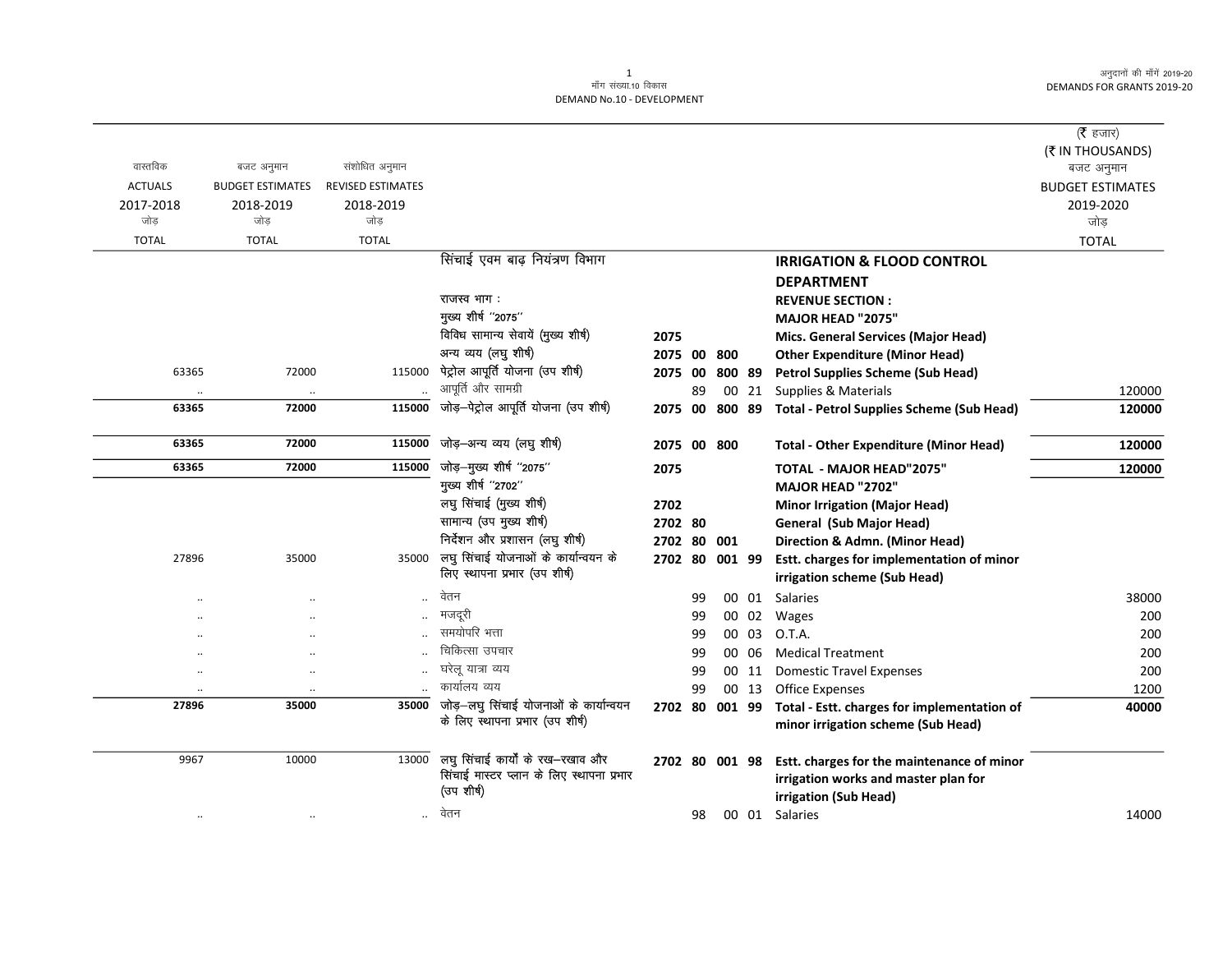$\overline{\phantom{0}}$ 

|                      |                         |                          |                                          |                |    |        |       |                                                                  | (रै हजार)               |
|----------------------|-------------------------|--------------------------|------------------------------------------|----------------|----|--------|-------|------------------------------------------------------------------|-------------------------|
|                      |                         |                          |                                          |                |    |        |       |                                                                  | (₹ IN THOUSANDS)        |
| वास्तविक             | बजट अनुमान              | संशोधित अनुमान           |                                          |                |    |        |       |                                                                  | बजट अनुमान              |
| <b>ACTUALS</b>       | <b>BUDGET ESTIMATES</b> | <b>REVISED ESTIMATES</b> |                                          |                |    |        |       |                                                                  | <b>BUDGET ESTIMATES</b> |
| 2017-2018<br>जोड़    | 2018-2019<br>जोड        | 2018-2019<br>जोड़        |                                          |                |    |        |       |                                                                  | 2019-2020<br>जोड        |
| <b>TOTAL</b>         | <b>TOTAL</b>            | <b>TOTAL</b>             |                                          |                |    |        |       |                                                                  | <b>TOTAL</b>            |
| $\ddot{\phantom{a}}$ | $\cdot$                 |                          | मजदूरी                                   |                | 98 |        |       | 00 02 Wages                                                      | 200                     |
| $\ddot{\phantom{0}}$ | $\cdot$                 |                          | समयोपरि भत्ता                            |                | 98 |        | 00 03 | O.T.A.                                                           | 200                     |
| $\cdot$              | $\cdot$                 |                          | चिकित्सा उपचार                           |                | 98 |        | 00 06 | <b>Medical Treatment</b>                                         | 200                     |
|                      | $\ddotsc$               |                          | घरेलू यात्रा व्यय                        |                | 98 |        | 00 11 | <b>Domestic Travel Expenses</b>                                  | 200                     |
|                      |                         |                          | कार्यालय व्यय                            |                | 98 |        | 00 13 | Office Expenses                                                  | 1200                    |
| 9967                 | 10000                   | 13000                    | जोड़-लघु सिंचाई कार्यों के रख-रखाव       | 2702 80        |    | 001 98 |       | Total - Estt. charges for the maintenance                        | 16000                   |
|                      |                         |                          | और सिंचाई मास्टर प्लान के लिए स्थापना    |                |    |        |       | of minor irrigation works and master plan                        |                         |
|                      |                         |                          | प्रभार (उप शीर्ष)                        |                |    |        |       | for irrigation (Sub Head)                                        |                         |
| 37863                | 45000                   | 48000                    | जोड़-निर्देशन और प्रशासन (लघु शीर्ष)     | 2702 80 001    |    |        |       | <b>Total - Direction &amp; Admn. (Minor Head)</b>                | 56000                   |
|                      |                         |                          |                                          |                |    |        |       |                                                                  |                         |
|                      |                         |                          | अन्य व्यय (लघु शीर्ष)                    | 2702 80 800    |    |        |       | <b>Other Expenditure (Minor Head)</b>                            |                         |
|                      |                         |                          | लघु कार्यो का रखरखाव और मरम्मत (उप       | 2702 80 800 99 |    |        |       | Maintenance and repair of minor works                            |                         |
|                      |                         |                          | शीर्ष)                                   |                |    |        |       | (Sub Head)                                                       |                         |
| 132867               | 160000                  | 160000                   | लघु कार्य                                |                | 99 |        | 00 27 | <b>Minor Works</b>                                               | 300000                  |
| 132867               | 160000                  | 160000                   | जोड़-लघु कार्यो का रखरखाव और मरम्मत      | 2702 80        |    | 800 99 |       | Total - Maintenance and repair of minor                          | 300000                  |
|                      |                         |                          | (उप शीर्ष)                               |                |    |        |       | works (Sub Head)                                                 |                         |
| 132867               | 160000                  | 160000                   | जोड़-अन्य व्यय (लघु शीर्ष)               | 2702 80 800    |    |        |       | <b>Total - Other Expenditure (Minor Head)</b>                    | 300000                  |
| 170730               | 205000                  | 208000                   | जोड़-सामान्य (उप मुख्य शीर्ष)            | 2702 80        |    |        |       | <b>Total - General (Sub Major Head)</b>                          | 356000                  |
| 170730               | 205000                  | 208000                   | जोड़-मुख्य शीर्ष "2702"                  | 2702           |    |        |       | <b>TOTAL - MAJOR HEAD"2702"</b>                                  | 356000                  |
|                      |                         |                          | मुख्य शीर्ष "2711"                       |                |    |        |       | MAJOR HEAD "2711"                                                |                         |
|                      |                         |                          | बाढ़ नियंत्रण और जल निकासी (मुख्य शीर्ष) | 2711           |    |        |       | Flood Control & Drainage (Major Head)                            |                         |
|                      |                         |                          | बाढ़ नियंत्रण (उप मुख्य शीर्ष)           | 2711 01        |    |        |       |                                                                  |                         |
|                      |                         |                          | निर्देशन और प्रशासन (लघु शीर्ष)          | 2711 01 001    |    |        |       | Flood Control (Sub Major Head)<br>Direction & Admn. (Minor Head) |                         |
|                      |                         |                          | निर्देशन और प्रशासन (उप शीर्ष)           | 2711 01 001 00 |    |        |       | Direction & Admn. (Sub Head)                                     |                         |
| 276307               | 350000                  | 300000                   | वेतन                                     |                | 00 |        |       | 00 01 Salaries                                                   | 320000                  |
| $\ddotsc$            | 200                     |                          | मजदूरी                                   |                | 00 |        | 00 02 | Wages                                                            |                         |
| $\ldots$             | 200                     | 200                      | समयोपरि भत्ता                            |                | 00 |        | 00 03 | O.T.A.                                                           | 200                     |
| 8150                 | 25000                   | 25000                    | चिकित्सा उपचार                           |                | 00 |        | 00 06 | <b>Medical Treatment</b>                                         | 25000                   |
| 50                   | 300                     | 500                      | घरेलू यात्रा व्यय                        |                | 00 |        | 00 11 | <b>Domestic Travel Expenses</b>                                  | 500                     |
| 514                  | 2300                    | 2300                     | कार्यालय व्यय                            |                | 00 |        |       | 00 13 Office Expenses                                            | 2300                    |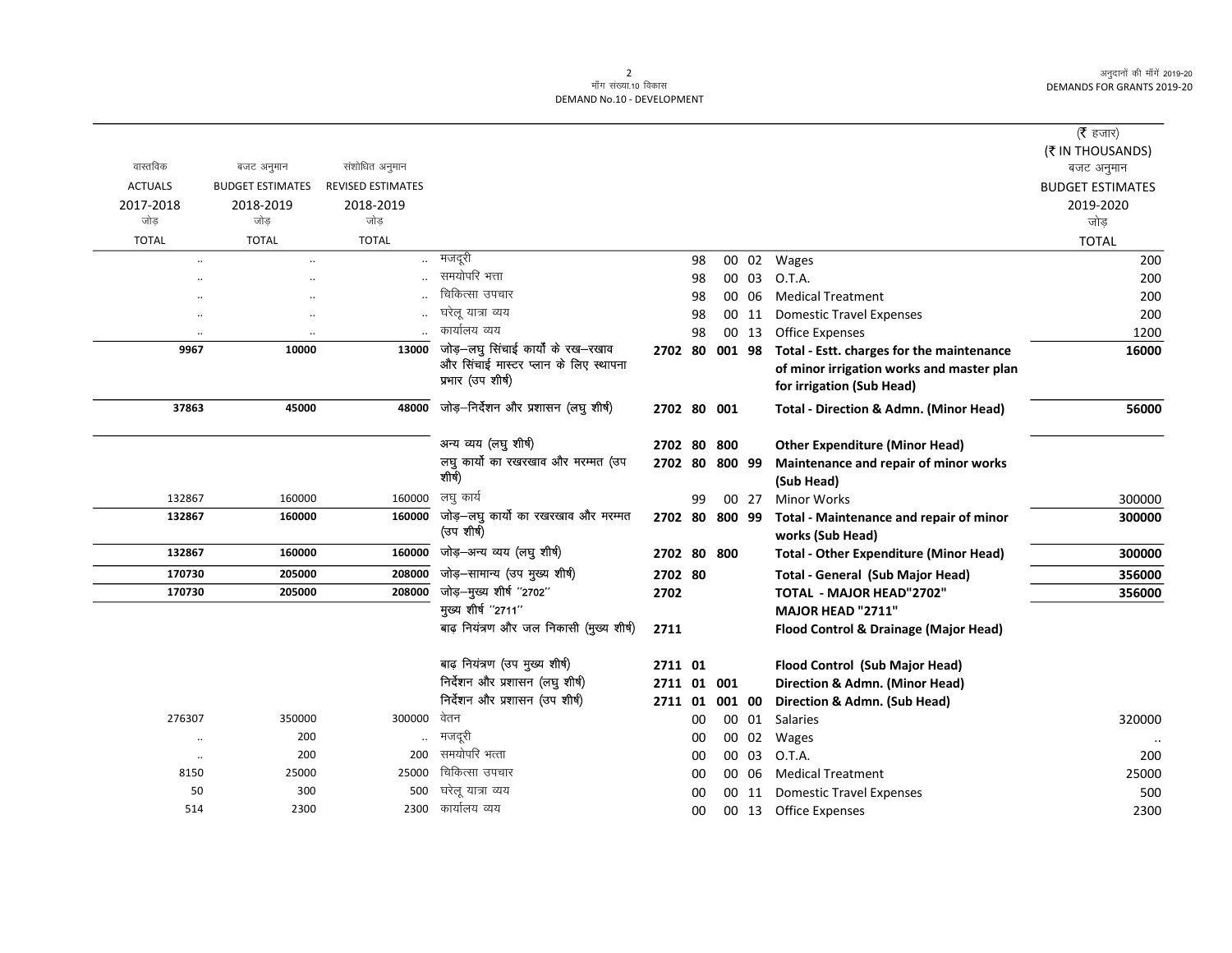|                |                         |                          |                                                    |                |    |        |       |                                                          | ( $\bar{\tau}$ हजार)           |
|----------------|-------------------------|--------------------------|----------------------------------------------------|----------------|----|--------|-------|----------------------------------------------------------|--------------------------------|
| वास्तविक       | बजट अनुमान              | संशोधित अनुमान           |                                                    |                |    |        |       |                                                          | (₹ IN THOUSANDS)<br>बजट अनुमान |
| <b>ACTUALS</b> | <b>BUDGET ESTIMATES</b> | <b>REVISED ESTIMATES</b> |                                                    |                |    |        |       |                                                          | <b>BUDGET ESTIMATES</b>        |
| 2017-2018      | 2018-2019               | 2018-2019                |                                                    |                |    |        |       |                                                          | 2019-2020                      |
| जोड            | जोड                     | जोड                      |                                                    |                |    |        |       |                                                          | जोड                            |
| <b>TOTAL</b>   | <b>TOTAL</b>            | <b>TOTAL</b>             |                                                    |                |    |        |       |                                                          | <b>TOTAL</b>                   |
|                | 500                     |                          | किराया, महसूल व कर                                 |                | 00 |        | 00 14 | Rents, Rates and Taxes                                   |                                |
|                | 100                     |                          | छात्रवृति एवं वजीफा                                |                | 00 |        | 00 34 | Scholarship & Stipend                                    |                                |
|                |                         |                          | सूचना तकनीक                                        |                | 00 | 99     |       | <b>Information Technology</b>                            |                                |
| 1844           | 5000                    | 5000                     | कार्यालय व्यय                                      |                | 00 |        | 99 13 | <b>Office Expenses</b>                                   | 10000                          |
| 286865         | 383600                  | 333000                   | जोड़-निर्देशन और प्रशासन (उप शीर्ष)                | 2711 01        |    | 001 00 |       | Total - Direction & Admn. (Sub Head)                     | 358000                         |
| 286865         | 383600                  | 333000                   | जोड़-निर्देशन और प्रशासन (लघु शीर्ष)               | 2711 01 001    |    |        |       | Total - Direction & Admn. (Minor Head)                   | 358000                         |
|                |                         |                          | मशीनरी एवं उपकरण (लघु शीर्ष)                       | 2711 01 052    |    |        |       | <b>Machinery &amp; Equipment (Minor Head)</b>            |                                |
|                |                         |                          | रख-रखाव (उप शीर्ष)                                 | 2711 01 052 98 |    |        |       | <b>Maintenance (Sub Head)</b>                            |                                |
| 124698         | 150000                  | 175000                   | लघु कार्य                                          |                | 98 |        | 00 27 | <b>Minor Works</b>                                       | 208500                         |
| 124698         | 150000                  | 175000                   | जोड़-रख-रखाव (उप शीर्ष)                            | 2711 01 052 98 |    |        |       | <b>Total - Maintenance (Sub Head)</b>                    | 208500                         |
| 124698         | 150000                  | 175000                   | जोड़-मशीनरी एवं उपकरण (लघु शीर्ष)                  | 2711 01 052    |    |        |       | <b>Total - Machinery &amp; Equipment (Minor</b>          | 208500                         |
|                |                         |                          |                                                    |                |    |        |       | Head)                                                    |                                |
| 411563         | 533600                  | 508000                   | जोड़-बाढ़ नियंत्रण (उप मुख्य शीर्ष)                | 2711 01        |    |        |       | <b>Total - Flood Control (Sub Major Head)</b>            | 566500                         |
|                |                         |                          | जल निकासी (उप मुख्य शीर्ष)                         | 2711 03        |    |        |       | <b>Drainage (Sub Major Head)</b>                         |                                |
|                |                         |                          | मशीनरी एवं उपकरण (लघु शीर्ष)                       | 2711 03 052    |    |        |       | <b>Machinery &amp; Equipment (Minor Head)</b>            |                                |
|                |                         |                          | रख-रखाव (उप शीर्ष)                                 | 2711 03        |    | 052 98 |       | <b>Maintenance (Sub Head)</b>                            |                                |
| 1091260        | 1100000                 | 1300000                  | लघु कार्य                                          |                | 98 |        | 00 27 | <b>Minor Works</b>                                       | 1600000                        |
| 1091260        | 1100000                 | 1300000                  | जोड़-रख-रखाव (उप शीर्ष)                            | 2711 03        |    | 052 98 |       | <b>Total - Maintenance (Sub Head)</b>                    | 1600000                        |
| 1091260        | 1100000                 | 1300000                  | जोड़—मशीनरी एवं उपकरण (लघु शीर्ष)                  | 2711 03 052    |    |        |       | <b>Total - Machinery &amp; Equipment (Minor</b><br>Head) | 1600000                        |
|                |                         |                          | अन्य व्यय (लघु शीर्ष)                              | 2711 03        |    | 800    |       | <b>Other Expenditure (Minor Head)</b>                    |                                |
| 50             | $\ddot{\phantom{0}}$    |                          | स्तर नियंत्रण और सामग्री (उप शीर्ष)                |                | 98 |        | 00 42 | Quality control and material (Sub Head)                  |                                |
| 4130           | 6000                    | 13000                    | आदर्श सर्वेक्षण अध्ययन जल विज्ञान संबन्धी          | 2711 03 800 79 |    |        |       | Survey model study hydrological data                     |                                |
|                |                         |                          | आंकडों का संकलन तथा नवीन योजनाओं                   |                |    |        |       | collection and investigation of new                      |                                |
|                |                         |                          | की जांच (नाली निकास व नालों को<br>ढकना) (उप शीर्ष) |                |    |        |       | scheme (covering drains and nallahs) (Sub<br>Head)       |                                |
| $\ddotsc$      |                         |                          | व्यावसायिक सेवायें                                 |                | 79 |        | 00 28 | <b>Professional Services</b>                             | 15000                          |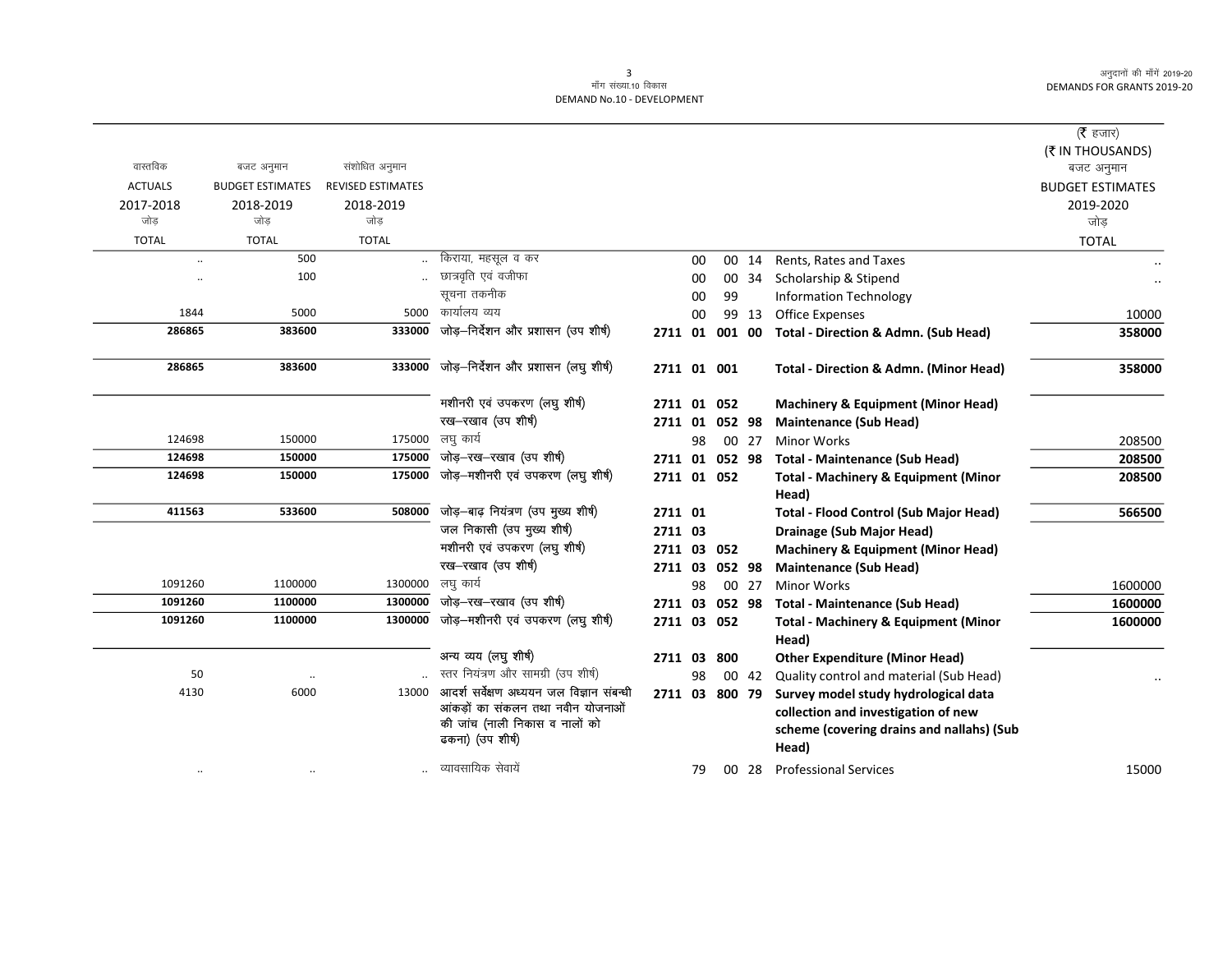|                |                         |                          |                                                            |                |    |     |       |                                                   | (रै हजार)               |
|----------------|-------------------------|--------------------------|------------------------------------------------------------|----------------|----|-----|-------|---------------------------------------------------|-------------------------|
|                |                         |                          |                                                            |                |    |     |       |                                                   | (₹ IN THOUSANDS)        |
| वास्तविक       | बजट अनुमान              | संशोधित अनुमान           |                                                            |                |    |     |       |                                                   | बजट अनुमान              |
| <b>ACTUALS</b> | <b>BUDGET ESTIMATES</b> | <b>REVISED ESTIMATES</b> |                                                            |                |    |     |       |                                                   | <b>BUDGET ESTIMATES</b> |
| 2017-2018      | 2018-2019               | 2018-2019                |                                                            |                |    |     |       |                                                   | 2019-2020               |
| जोड़           | जोड                     | जोड                      |                                                            |                |    |     |       |                                                   | जोड                     |
| <b>TOTAL</b>   | <b>TOTAL</b>            | <b>TOTAL</b>             |                                                            |                |    |     |       |                                                   | <b>TOTAL</b>            |
| 4130           | 6000                    | 13000                    | जोड़-आदर्श सर्वेक्षण अध्ययन जल विज्ञान                     | 2711 03 800 79 |    |     |       | Total - Survey model study hydrological           | 15000                   |
|                |                         |                          | संबन्धी आंकड़ों का संकलन तथा नवीन                          |                |    |     |       | data collection and investigation of new          |                         |
|                |                         |                          | योजनाओं की जांच (नाली निकास व नालों<br>को ढकना) (उप शीर्ष) |                |    |     |       | scheme (covering drains and nallahs) (Sub         |                         |
|                |                         |                          |                                                            |                |    |     |       | Head)                                             |                         |
| 4180           | 6000                    | 13000                    | जोड़-अन्य व्यय (लघु शीर्ष)                                 | 2711 03 800    |    |     |       | <b>Total - Other Expenditure (Minor Head)</b>     | 15000                   |
| 1095440        | 1106000                 | 1313000                  | जोड़–जल निकासी (उप मुख्य शीर्ष)                            | 2711 03        |    |     |       | <b>Total - Drainage (Sub Major Head)</b>          | 1615000                 |
| 1507003        | 1639600                 | 1821000                  | जोड़-मुख्य शीर्ष "2711"                                    | 2711           |    |     |       | TOTAL - MAJOR HEAD"2711"                          | 2181500                 |
| 1741098        | 1916600                 | 2144000                  | जोड़–राजस्व भाग                                            |                |    |     |       | <b>TOTAL - REVENUE SECTION</b>                    | 2657500                 |
|                |                         |                          | पूँजी भाग :                                                |                |    |     |       | <b>CAPITAL SECTION:</b>                           |                         |
|                |                         |                          | मुख्य शीर्ष "4702"                                         |                |    |     |       | <b>MAJOR HEAD "4702"</b>                          |                         |
|                |                         |                          | लघु सिंचाई पर पूँजी परिव्यय (मुख्य शीर्ष)                  | 4702           |    |     |       | Capital Outlay on Minor Irrigation (Major         |                         |
|                |                         |                          |                                                            |                |    |     |       | Head)                                             |                         |
|                |                         |                          | भूजल (लघु शीर्ष)                                           | 4702 00 102    |    |     |       | <b>Ground Water (Minor Head)</b>                  |                         |
|                |                         |                          | जल निकायों का कायाकल्प और पुनर्जीवन                        | 4702 00 102 98 |    |     |       | <b>Rejuvenation &amp; Preservation of Water</b>   |                         |
|                |                         |                          | (उप शीर्ष)                                                 |                |    |     |       | <b>Bodies (Sub Head)</b>                          |                         |
| $\ddotsc$      | $\cdot$ .               |                          | बडे निर्माण कार्य                                          |                | 98 |     | 00 53 | Major works                                       | 250000                  |
| $\ldots$       |                         |                          | जोड़—जल निकायों का कायाकल्प और                             | 4702 00 102 98 |    |     |       | <b>Total - Rejuvenation &amp; Preservation of</b> | 250000                  |
|                |                         |                          | पुनर्जीवन (उप शीर्ष)                                       |                |    |     |       | <b>Water Bodies (Sub Head)</b>                    |                         |
| $\ddotsc$      | $\ddotsc$               |                          | जोड़-भूजल (लघु शीर्ष)                                      | 4702 00        |    | 102 |       | <b>Total - Ground Water (Minor Head)</b>          | 250000                  |
|                |                         |                          | अन्य व्यय (लघु शीर्ष)                                      | 4702 00 800    |    |     |       | <b>Other Expenditure (Minor Head)</b>             |                         |
| 1082           | $\cdot$ .               |                          | लघु सिंचाई योजना (उप शीर्ष)                                |                | 99 |     | 00 42 | Minor irrigation scheme (Sub Head)                |                         |
| 1082           |                         |                          | जोड़–अन्य व्यय (लघु शीर्ष)                                 | 4702 00 800    |    |     |       | <b>Total - Other Expenditure (Minor Head)</b>     | $\cdot\cdot$            |
| 1082           | $\cdot\cdot$            |                          | जोड़-मुख्य शीर्ष "4702"                                    | 4702           |    |     |       | <b>TOTAL - MAJOR HEAD"4702"</b>                   | 250000                  |
|                |                         |                          | मुख्य शीर्ष "4711"                                         |                |    |     |       | MAJOR HEAD "4711"                                 |                         |
|                |                         |                          | बाढ़ नियन्त्रण परियोजना पर पूँजी परिव्यय                   | 4711           |    |     |       | <b>Capital Outlay on Flood Control Projects</b>   |                         |
|                |                         |                          | (मुख्य शीर्ष)                                              |                |    |     |       | (Major Head)                                      |                         |
|                |                         |                          | बाढ़ नियंत्रण (उप मुख्य शीर्ष)                             | 4711 01        |    |     |       | Flood control (Sub Major Head)                    |                         |
|                |                         |                          | मशीनरी एवं उपकरण (लघु शीर्ष)                               | 4711 01 052    |    |     |       | <b>Machinery &amp; Equipment (Minor Head)</b>     |                         |
| $\ddotsc$      | 100                     |                          | औजार और संयंत्र (उप शीर्ष)                                 |                | 99 |     | 00 42 | Tools & Plants (Sub Head)                         |                         |
|                |                         |                          |                                                            |                |    |     |       |                                                   |                         |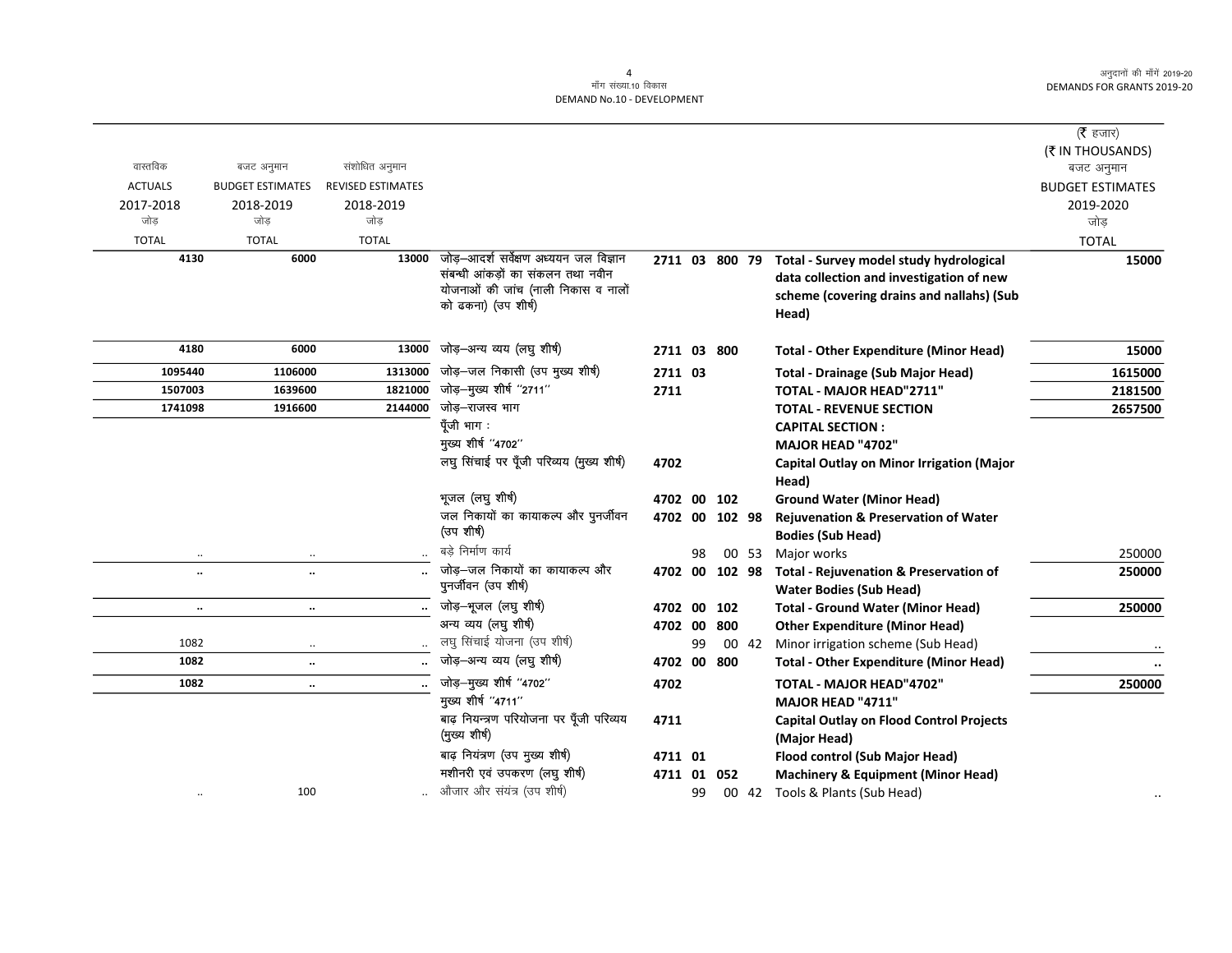|                      |                         |                          |                                      |                |    |                |       |                                                          | ( $\bar{\tau}$ हजार)    |
|----------------------|-------------------------|--------------------------|--------------------------------------|----------------|----|----------------|-------|----------------------------------------------------------|-------------------------|
|                      |                         |                          |                                      |                |    |                |       |                                                          | (₹ IN THOUSANDS)        |
| वास्तविक             | बजट अनुमान              | संशोधित अनुमान           |                                      |                |    |                |       |                                                          | बजट अनुमान              |
| <b>ACTUALS</b>       | <b>BUDGET ESTIMATES</b> | <b>REVISED ESTIMATES</b> |                                      |                |    |                |       |                                                          | <b>BUDGET ESTIMATES</b> |
| 2017-2018            | 2018-2019               | 2018-2019                |                                      |                |    |                |       |                                                          | 2019-2020               |
| जोड                  | जोड                     | जोड                      |                                      |                |    |                |       |                                                          | जोड                     |
| <b>TOTAL</b>         | <b>TOTAL</b>            | <b>TOTAL</b>             |                                      |                |    |                |       |                                                          | <b>TOTAL</b>            |
| $\ddot{\phantom{0}}$ | 100                     |                          | जोड़–मशीनरी एवं उपकरण (लघु शीर्ष)    | 4711 01 052    |    |                |       | <b>Total - Machinery &amp; Equipment (Minor</b>          |                         |
|                      |                         |                          |                                      |                |    |                |       | Head)                                                    |                         |
|                      |                         |                          | अन्य व्यय (लघु शीर्ष)                | 4711 01 800    |    |                |       | <b>Other Expenditure (Minor Head)</b>                    |                         |
|                      |                         |                          | छट घाटों का विकास (उप शीर्ष)         |                |    | 4711 01 800 93 |       | <b>Development of Chhat Ghats (Sub Head)</b>             |                         |
| 59416                | 200000                  | 130000                   | बडे निर्माण कार्य                    |                | 93 |                | 00 53 | Major works                                              | 200000                  |
| 59416                | 200000                  | 130000                   | जोड़-छट घाटों का विकास (उप शीर्ष)    | 4711 01        |    | 800 93         |       | <b>Total - Development of Chhat Ghats (Sub</b>           | 200000                  |
|                      |                         |                          |                                      |                |    |                |       | Head)                                                    |                         |
| 59416                | 200000                  | 130000                   | जोड़-अन्य व्यय (लघु शीर्ष)           | 4711 01 800    |    |                |       | <b>Total - Other Expenditure (Minor Head)</b>            | 200000                  |
| 59416                | 200100                  | 130000                   | जोड़-बाढ़ नियंत्रण (उप मुख्य शीर्ष)  | 4711 01        |    |                |       | <b>Total - Flood control (Sub Major Head)</b>            | 200000                  |
|                      |                         |                          | जल निकासी (उप मुख्य शीर्ष)           | 4711 03        |    |                |       | Drainange (Sub Major Head)                               |                         |
|                      |                         |                          | मशीनरी एवं उपकरण (लघु शीर्ष)         | 4711 03 052    |    |                |       | <b>Machinery &amp; Equipment (Minor Head)</b>            |                         |
| $\ldots$             | 100                     | 2500                     | औजार और संयंत्र (उप शीर्ष)           |                | 99 |                | 00 42 | Tools & Plants (Sub Head)                                |                         |
| $\ddot{\phantom{0}}$ | 100                     | 2500                     | जोड़-मशीनरी एवं उपकरण (लघु शीर्ष)    | 4711 03        |    | 052            |       | <b>Total - Machinery &amp; Equipment (Minor</b><br>Head) |                         |
|                      |                         |                          | अन्य व्यय (लघु शीर्ष)                | 4711 03        |    | 103            |       | <b>Other Expenditure (Minor Head)</b>                    |                         |
|                      |                         |                          | नालियों का कायाकल्प (उप शीर्ष)       | 4711 03        |    | 103 98         |       | <b>Rejuvenation of Drains (Sub Head)</b>                 |                         |
| $\ldots$             | $\ldots$                |                          | बडे निर्माण कार्य                    |                | 98 |                | 00 53 | Major works                                              | 1000000                 |
| $\ddot{\phantom{0}}$ | н.                      |                          | जोड़-नालियों का कायाकल्प (उप शीर्ष)  | 4711 03 103 98 |    |                |       | <b>Total - Rejuvenation of Drains (Sub Head)</b>         | 1000000                 |
|                      |                         |                          |                                      |                |    |                |       |                                                          |                         |
| $\ldots$             | $\cdot\cdot$            |                          | जोड़-अन्य व्यय (लघु शीर्ष)           | 4711 03        |    | 103            |       | <b>Total - Other Expenditure (Minor Head)</b>            | 1000000                 |
|                      |                         |                          | अन्य व्यय (लघु शीर्ष)                | 4711 03        |    | 800            |       | <b>Other Expenditure (Minor Head)</b>                    |                         |
|                      |                         |                          | अन्य जल निकासी कार्य (उप शीषे)       | 4711 03        |    | 800 99         |       | <b>Other drainage works (Sub Head)</b>                   |                         |
|                      |                         |                          | बडे निर्माण कार्य                    |                | 99 |                | 00 53 | Major works                                              |                         |
| 608544               | 612000                  | 612000                   | स्वीकृत                              |                |    |                |       | Voted                                                    | 600000                  |
| 1552                 | 2000                    | 5000                     | भारित                                |                |    |                |       | Charged                                                  | 5000                    |
| 610096               | 614000                  | 617000                   | जोड़—अन्य जल निकासी कार्य (उप शीर्ष) |                |    |                |       | 4711 03 800 99 Total - Other drainage works (Sub Head)   | 605000                  |
| 608544               | 612000                  | 612000                   | स्वीकृत                              |                |    |                |       | Voted                                                    | 600000                  |
| 1552                 | 2000                    | 5000                     | भारित                                |                |    |                |       | Charged                                                  | 5000                    |
|                      |                         |                          | मुख्य जल निकासी (उप शीर्ष)           | 4711 03        |    | 800 98         |       | Major drainage works (Sub Head)                          |                         |
| 22765                | 80000                   |                          | 20000 बडे निर्माण कार्य              |                | 98 |                |       | 00 53 Major works                                        | 80000                   |